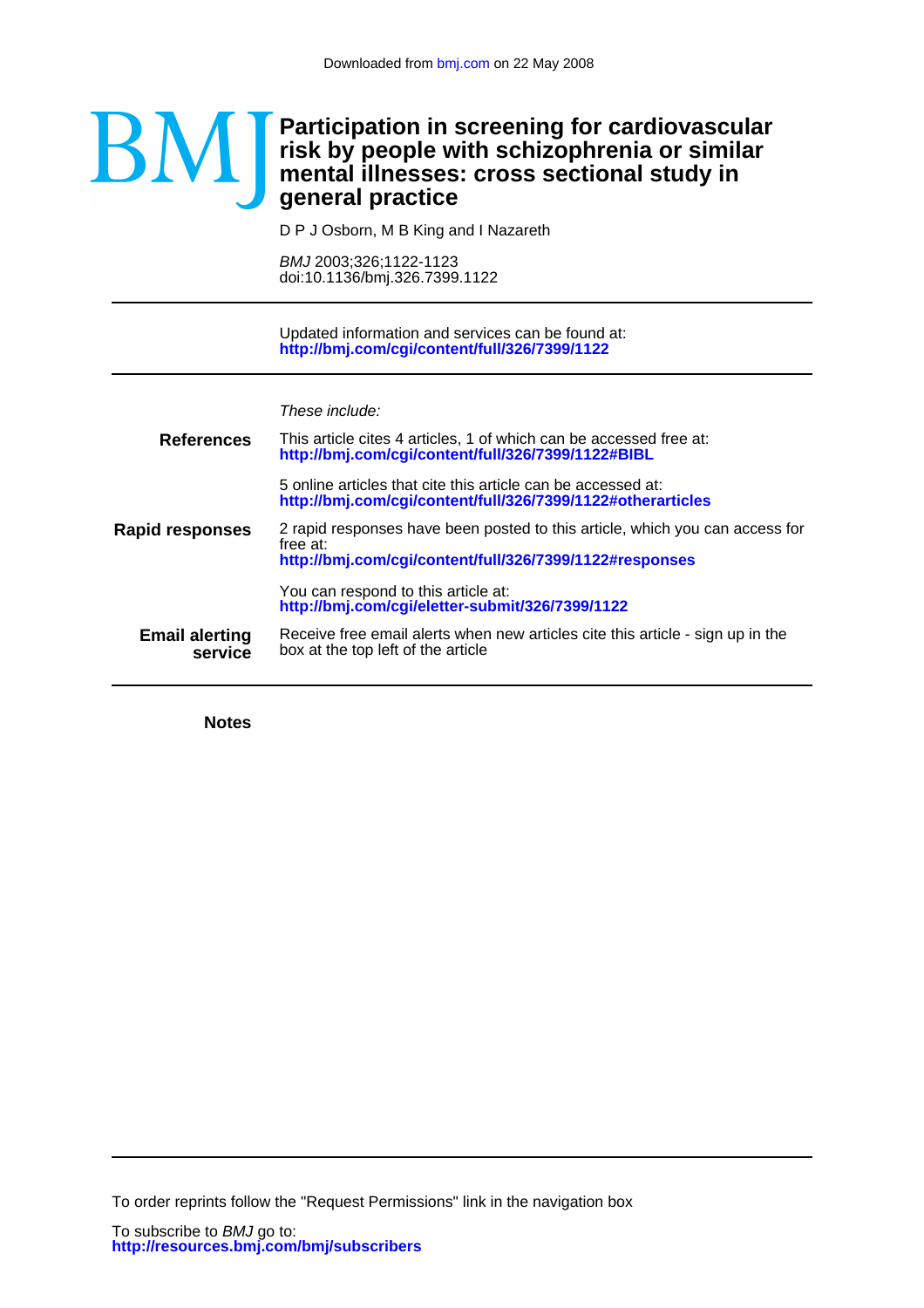1994 and 1996-7; they concluded that the method does not over-report the number of suicides. We estimated population using census data (from 1994), which are updated regularly.

The mean suicide rate for the 6 year period was 95.2/100 000 (range 83.7-106.3/100 000) and did not change significantly over time (96.7, 106.3, 83.7, 103.6, 89.8, and 90.9 in each 100 000 population for each year 1994-9). Suicides accounted for between 8% (89/ 1057) and 12% (112/940) of total deaths. Suicides in women were 0.84 times as likely as suicides among men; this ratio did not change significantly over time.

Older men were more likely to commit suicide than younger men (table). Most women who committed suicide were aged 15-24 or older than 65. We found more suicides among women (102/278) than among men (58/331) in the 15-24 years age group ( $\chi^2$  for linear trend=15.5;  $P < 0.001$ ).

Poisoning (275/609; 45%) and hanging (248/609; 41%) were the commonest methods overall. A greater proportion of women chose drowning or burning  $(\chi^2 = 52.2; df = 1; P < 0.0001)$  than men, who more often chose poisoning or hanging. People younger than 44 years tended to use poison; older people tended to choose hanging ( $\chi^2$ =44.1; df=18; P < 0.001). From 1994 until 1999, the proportion of suicide by poisoning, hanging, and drowning did not change significantly. The number of suicides by burning increased from 4 in 1994 to 11 in 1999 ( $\chi^2$  for linear trend=7.25; P=0.007). No suti—a widow committing suicide by burning in her husband's funeral pyre—was recorded.

#### **Comment**

Verbal autopsies can give a good idea of the cause of death from suicide in the developing world, where coroners' verdicts are not available. A community health programme in the Kaniyambadi region of India found that recent studies in India have under-reported suicide rates by two to three times.<sup>2</sup> The independently verified method used verbal autopsies and found the rate in 1994-9 was 95.2/100 000 population—nine times the national average. The high rates are not likely to be peculiar to Kaniyambadi; they reflect more accurate data collection. Sentinel centres that accurately monitor suicide are needed in the developing world.

We thank the staff of the Department of Community Health for the census, data collection, computerisation, and verbal autopsies.

Contributors: AJ, SA, JPM, and KG designed and monitored the project and contributed to writing the paper. JP, SM, and VJA monitored the programme, reviewed verbal autopsies, and helped write the paper. KSJ analysed the data and wrote the paper. AJ is guarantor.

Funding: No additional funding.

Competing interests: None declared.

- 1 World Health Organization. *World health report 2001:* m*ental health: new understanding, new hope*. Geneva: WHO, 2001. www.who.int/whr2001/ 2001/main/en/pdf/whr2001.en.pdf (accessed 3 Apr 2003).
- 2 Gururaj G, Isaac MK. *Epidemiology of suicides in Bangalore*. Bangalore: National Institute of Mental Health and Neuro Sciences, 2001. (Publication No 43.)
- 3 Joseph A, Joseph KS, Kamaraj K. Use of computers in primary health care. *Int J Health Sci* 1991;2:93-101.

*(Accepted 5 March 2003)*

# **Participation in screening for cardiovascular risk by people with schizophrenia or similar mental illnesses: cross sectional study in general practice**

D P J Osborn, M B King, I Nazareth

Department of Psychiatry and Behavioural Sciences, University College London, London NW3 2PF D P J Osborn *MRC research fellow* M B King *professor* Department of Primary Care and Population Sciences, University College London I Nazareth *professor*

Correspondence to: D P J Osborn dosborn@rfc. ucl.ac.uk

*BMJ* 2003;326:1122–3

People with severe mental illnesses are at increased risk for physical illness, including cardiovascular disease.<sup>12</sup> Guidance from the National Institute for Clinical Excellence recommends monitoring of cardiovascular risk factors in such patients and research into relevant interventions.3 Possible causes of this morbidity include diet, smoking, and drug treatment. Health professionals may be less inclined to manage physical health,<sup>2</sup> and patients may be uninterested or poorly motivated. Little evidence exists about the acceptability of disease prevention in people with serious mental illness. We hypothesised that such people would be less willing to participate in assessment of cardiovascular risk.

#### **Participants, methods, and results**

We invited patients from seven inner London general practices to a cardiovascular risk assessment at their practice. One group comprised all patients with a diagnosis of schizophrenia or other chronic psychosis (excluding primary mood disorders) on their computer record.4 We used a computer to randomly choose a comparison group twice the size without these diagnoses. General practitioners wrote offering an appointment (including a blood test) with a researcher and explaining the 10 year cardiovascular risk score (calculated from age, sex, smoking status, diabetic status, blood pressure, and cholesterol concentrations). Participants would receive all results and interpretations. We did not invite people under 30, over 75, or with pre-existing ischaemic heart disease, as risk scores do not apply.

We sent letters to 224 people with psychosis and 424 people without psychosis. After a week we telephoned up to three times, once outside working hours. If we did not make contact we sent a final invitation. We excluded from the analysis people who had moved away, those we could not reach, and those with no contact with the practice for three years, in accordance with previous findings.5 This left 182 potential participants with psychosis and 313 without psychosis. Limited, anonymous data on non-participants allowed examination of